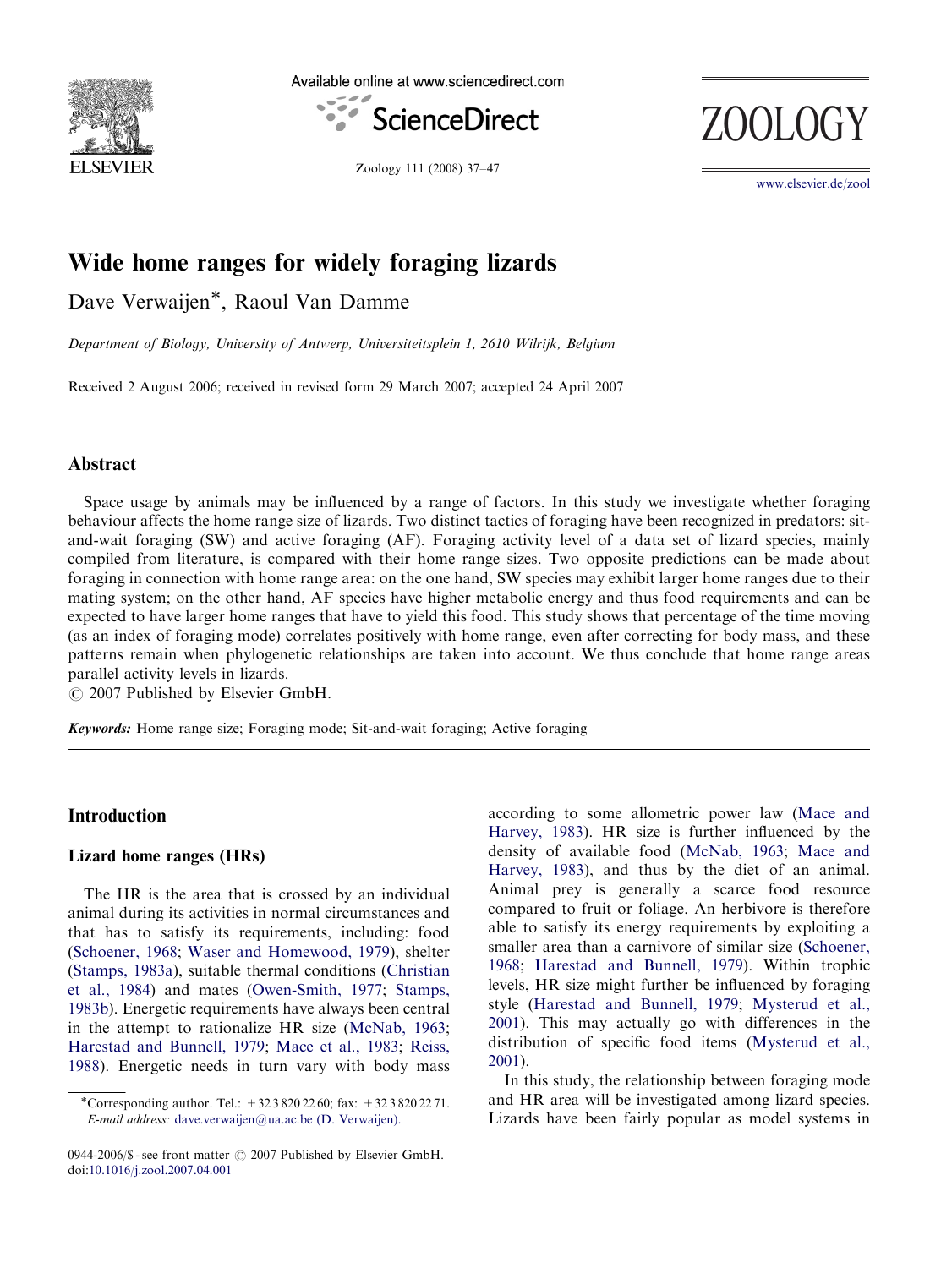ecology in general and foraging ecology in particular ([Huey et al., 1983](#page-9-0); [Vitt and Pianka, 1994](#page-10-0)) and there exists a rather extensive literature concerning their HR size (reviews in [Turner et al., 1969](#page-10-0); [Christian and](#page-8-0) [Waldschmidt, 1984](#page-8-0); [Perry and Garland, 2002\)](#page-9-0).

## Lizard foraging modes

[Pianka \(1966\)](#page-9-0) discerned two distinct tactics of foraging in carnivorous lizards, sit-and-wait or ambush foraging (SW) and wide or active foraging (AF). SW foragers remain sedentary most of their activity period until a suitable prey item comes within range, while AF predators devote much time to wandering in active search for prey. This grouping has also been applied to many other kinds of animals (for example, spiders: [Enders, 1975](#page-8-0); [Janetos, 1982](#page-9-0); birds: [Eckhardt, 1979](#page-8-0); amphibians: [Toft, 1981](#page-10-0)), although the dichotomous nature of foraging mode distribution has sometimes been questioned (e.g. [Pianka, 1973;](#page-10-0) [Regal, 1983;](#page-10-0) [Perry,](#page-9-0) [1999\)](#page-9-0). Foraging activity seems associated with a broad range of morphological, ecological and behavioural characteristics ([Vitt and Congdon, 1978](#page-10-0); [Huey and](#page-9-0) [Pianka, 1981;](#page-9-0) [Anderson and Karasov, 1981](#page-8-0); [Vitt and](#page-10-0) [Price, 1982](#page-10-0); [Huey et al., 1984](#page-9-0); [Nagy et al., 1984](#page-9-0); [Magnusson et al., 1985;](#page-9-0) [Vitt, 1990;](#page-10-0) [Cooper, 1994](#page-8-0)).

As far as space usage is concerned, actively foraging lizards probably travel further and use more area than comparably sized lizards that ambush prey ([Warrick](#page-10-0) [et al., 1998](#page-10-0)). SW lizards only rarely move between different feeding patches, while AF lizards frequently move and do not stay long at the patches where they find their food ([Anderson, 1993\)](#page-8-0). SW foragers typically use a more limited number of patches with high food density, thus requiring smaller HR than active foragers that search for food more randomly and whose HR also encompasses less productive areas ([Harestad and](#page-9-0) [Bunnell, 1979](#page-9-0)). [Magnusson et al. \(1985\)](#page-9-0) even included the area used while foraging in the measures they used to estimate foraging intensity.

Further, since movement results in a 2- to 10-fold increase in energy metabolism for terrestrial vertebrates ([Schmidt-Nielsen, 1972;](#page-10-0) [Taylor, 1973;](#page-10-0) [White and](#page-10-0) [Anderson, 1994](#page-10-0)), AF predators, moving more, can be expected to have higher metabolic energy requirements than SW predators. This simple idea is corroborated by several empiric studies. [Anderson and Karasov \(1981\)](#page-8-0) showed that, compared to the syntopic SW lizard Callisaurus draconoides, the AF species Aspidoscelis tigris must compensate for its higher energy expenditure by sustaining a feeding rate that is more than two-fold. [Nagy et al. \(1984\)](#page-9-0) found a similar result comparing a wide forager (*Heliobolus lugubris*) with a syntopic closely related ambushing species (Pedioplanis lineoocellata). AF lizards also tend to have higher field body temperatures than SW species ([Magnusson et al., 1985](#page-9-0); [Bowker et al., 1986;](#page-8-0) [Bergallo and Rocha, 1993\)](#page-8-0). Interspecific comparisons show that the (resting) metabolic rate generally correlates positively with the temperature at which the species are actually living, further increasing metabolic requirements in the field (see [Gillooly et al., 2001;](#page-8-0) [Clarke and Fraser, 2004](#page-8-0); but see [Addo-Bediako et al., 2002\)](#page-7-0). It can be expected that these higher energy and thus food requirements of AF species (see [Nagy, 2001\)](#page-9-0) will force them to have larger HR.

On the other hand, available prey density (prey mass/ unit area) may be different for SW or AF species. Because they use both chemoreception and vision in search for prey, daytime-active AF may encounter prey as hidden eggs, larvae, pupae, and daytime-inactive adults ([Lewis, 1989](#page-9-0)) in addition to the typical prey of diurnal ambushers, i.e. arthropods which are day-active and mobile. Indeed, AF species show a higher encounter rate with prey ([Nagy et al., 1984](#page-9-0)). AF lizards may even have a higher capture rate per encounter, because many of their prey are inactive, immobile and relatively easy to capture ([Anderson, 1993\)](#page-8-0). This would cause AF species to have a higher prey availability per unit HR area at their disposal, and could counter the effect of needing a larger HR as a function of the higher energetic needs or more scattered availability of prey.

It has also been suggested that differences in mating strategies (see [Stamps, 1977, 1983b;](#page-10-0) [Martins, 1994](#page-9-0)) would induce SW lizards to have larger HR sizes than AF species ([Perry and Garland, 2002\)](#page-9-0). [Stamps \(1977\)](#page-10-0) explicitly linked territorial behaviour with SW foraging and the lack of HR defence and the presence of extensive HR overlaps with AF foraging. While a male AF lizard usually defends its immediate surroundings and during the mating season will try to monopolize females by following them, a typical male SW lizard tries to encompass in its territory as many females and their HR as possible. This would lead to larger HR sizes than would be expected on metabolic needs alone, at least for males.

To investigate whether HR size is larger in AF lizards, due to their higher food requirements, or in SW lizards, due to their mating system, data on HR size are here combined with measures that characterize foraging mode. Although [Perry and Garland \(2002\)](#page-9-0) compared HR sizes between taxa that generally differ in foraging behaviour, a direct correlation of HR size with mobility indices used to quantify foraging mode was not included in their analysis.

# Material and methods

Data on HR size and foraging mode of lizards (Squamata exclusive of Serpentes) were collected from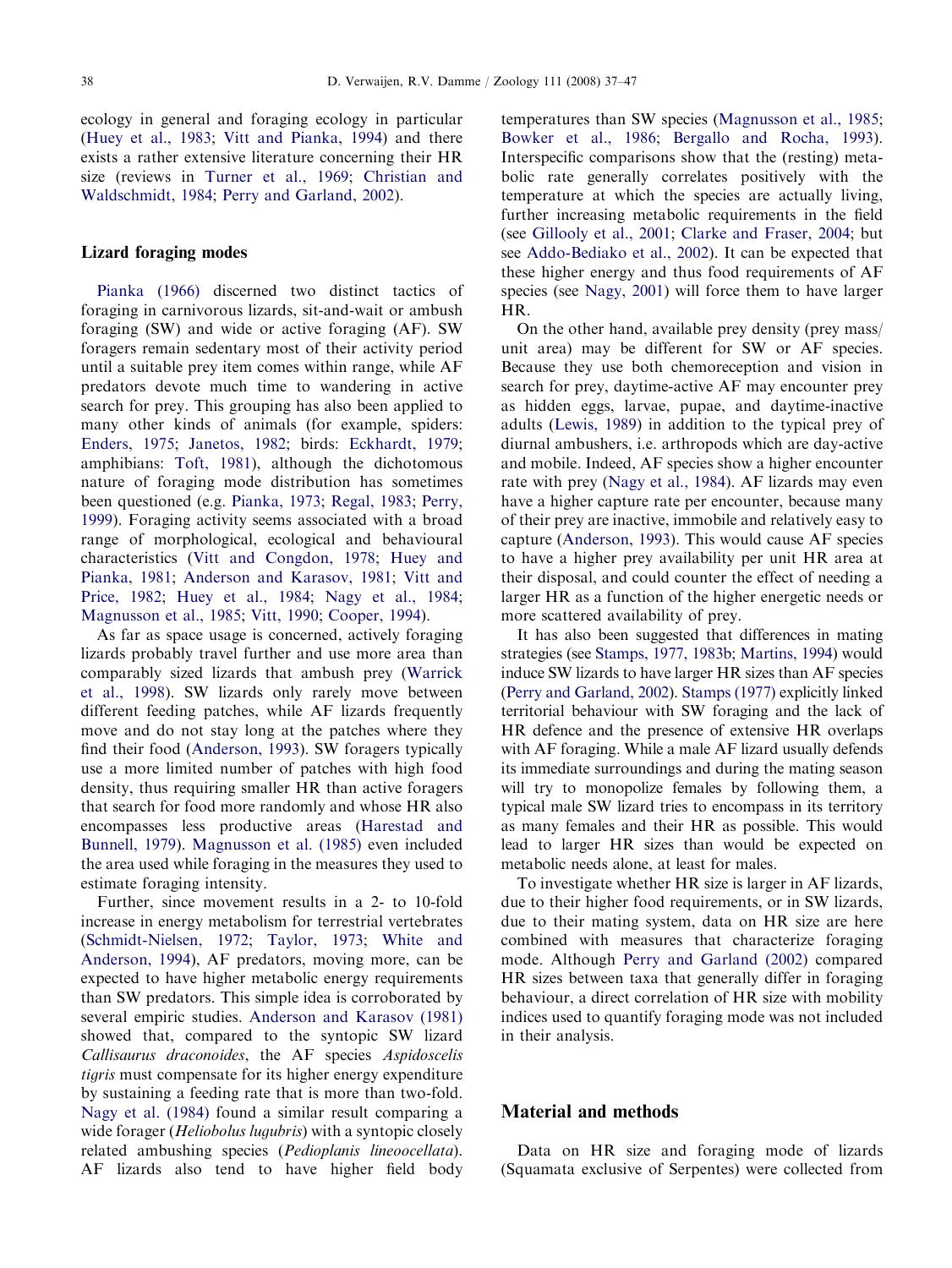the literature (for a detailed overview of sources see Table 1). Because there are significant effects of diet on HR size ([Perry and Garland, 2002](#page-9-0)), we excluded from our analyses all species that are not predominantly carnivorous. Only daytime-active species were included.

If more than one study was available, we selected what was interpreted as the most reliable HR size data for that species. Criteria for this selection were (1) availability of information on the methods used, (2) number of sightings used to estimate HR size, and (3) sample size. HR size estimates obtained by the convex polygon method (see [Rose, 1982\)](#page-10-0) were preferred, because this method is most commonly used and because it does not make assumptions about the distribution of data points (as e.g. statistical methods involving probability density functions do). However, this method does require a sufficient number of sightings. Only data of adult animals were used. As HR size differs between males and females ([Perry and](#page-9-0) [Garland, 2002\)](#page-9-0), we performed the following analyses separately for each sex. Body mass data were taken from [Perry and Garland \(2002\).](#page-9-0)

Two measures originally proposed by [Pianka et al.](#page-10-0) [\(1979\)](#page-10-0) are most commonly used for the characterisation of foraging mode: mean number of moves per minute (MPM) and percentage of the time spent moving (PTM) (see [Perry, 1999\)](#page-9-0).

Our own observations followed the methodology described in [Cooper and Whiting \(1999\),](#page-8-0) with the difference that we used a PSION Workabout MX (Psion Teklogix, Inc.) handheld minicomputer, on which was installed a custom-written OVAL program to record movements, and that we only included observations that lasted at least 3 min. Whenever

Table 1. Overview of sources used in this study

| <b>GENUS</b>     | <b>SPECIES</b>                 | Source home range               | Source foraging                |  |  |
|------------------|--------------------------------|---------------------------------|--------------------------------|--|--|
| Crotaphytus      | collaris<br>Baird et al., 1996 |                                 | Cooper et al., 2001            |  |  |
| Heloderma        | suspectum                      | Beck, 1990                      | Grant, 1983                    |  |  |
| Acanthodactylus  | boskianus                      | Al-Johany and Spellerberg, 1989 | Perry et al., 1990             |  |  |
| Lacerta          | agilis                         | Nicholson and Spellerberg, 1989 | Nemes, 2002                    |  |  |
| Lacerta          | monticola                      | Pérez-Mellado et al., 1988      | Verwaijen, D., unpubl. data    |  |  |
| Lacerta          | vivipara                       | Ortega-Rubio et al., 1988       | Verwaijen, D., unpubl. data    |  |  |
| Mesalina         | guttulata                      | Orr et al., 1979                | Perry et al., 1990             |  |  |
| Podarcis         | hispanica                      | Swallow and Castilla, 1996      | Verwaijen, D., unpubl. data    |  |  |
| Podarcis         | muralis                        | Boag, 1973                      | Verwaijen, D., unpubl. data    |  |  |
| Psammodromus     | algirus                        | Salvador et al., 1996           | Verwaijen, D., unpubl. data    |  |  |
| Cophosaurus      | texanus                        | Engeling, 1972                  | Perry, 1999                    |  |  |
| Phrynosoma       | modestum                       | Munger, 1984                    | Shaffer and Whitford, 1981     |  |  |
| Sceloporus       | graciosus                      | Guyer, 1991                     | Perry, 1999                    |  |  |
| Sceloporus       | jarrovii                       | Simon, 1975                     | Cooper et al., 2001            |  |  |
| Sceloporus       | merriami                       | Ruby and Dunham, 1987           | Perry, 1999                    |  |  |
| Sceloporus       | olivaceus                      | <b>Blair</b> , 1960             | Perry, 1999                    |  |  |
| Sceloporus       | scalaris                       | Gutiérrez and Ortega, 1985      | Cooper, W.E., pers. comm.      |  |  |
| Sceloporus       | undulatus                      | Jones and Droge, 1980           | Perry, 1999                    |  |  |
| Sceloporus       | virgatus                       | Rose, 1981, 1982                | Cooper et al., 2001            |  |  |
| <b>Urosaurus</b> | ornatus                        | Mahrt, 1998                     | Perry, 1999                    |  |  |
| Uta              | stansburiana                   | Parker, 1974                    | Cooper et al., 2001            |  |  |
| <b>Anolis</b>    | angusticeps                    | Stamps and Eason, 1989          | Irschick, 2000                 |  |  |
| Anolis           | carolinensis                   | Jenssen and Nunez, 1998         | Perry, 1999                    |  |  |
| Anolis           | cristatellus                   | Schoener and Schoener, 1982     | Perry, 1999                    |  |  |
| Anolis           | distichus                      | Schoener and Schoener, 1982     | Moermond, 1979                 |  |  |
| <b>Norops</b>    | limifrons                      | Andrews and Rand, 1983          | Perry, 1999                    |  |  |
| <b>Norops</b>    | lineatopus                     | Schoener and Schoener, 1982     | Irschick, 2000                 |  |  |
| <b>Norops</b>    | nebulosus                      | Schoener and Schoener, 1982     | Lister and Garcia Aguayo, 1992 |  |  |
| <b>Norops</b>    | polylepis                      | Schoener and Schoener, 1982     | Perry, 1999                    |  |  |
| <b>Norops</b>    | sagrei                         | Schoener and Schoener, 1982     | Irschick, 2000                 |  |  |
| <b>Norops</b>    | valencienni                    | Andrews and Rand, 1983          | Irschick, 2000                 |  |  |
| Oligosoma        | grande                         | Eifler and Eifler, 1999         | Eifler and Eifler, 1999        |  |  |
| Ameiva           | exsul                          | Lewis and Saliva, 1987          | Perry, 1999                    |  |  |
| Ameiva           | quadrilineata                  | Hirth, 1963                     | Perry, 1999                    |  |  |
| Aspidoscelis     | hyperythra                     | Rowland, 1992                   | Karasov and Anderson, 1984     |  |  |
| Aspidoscelis     | tigris                         | Jorgensen and Tanner, 1963      | Anderson and Karasov, 1988     |  |  |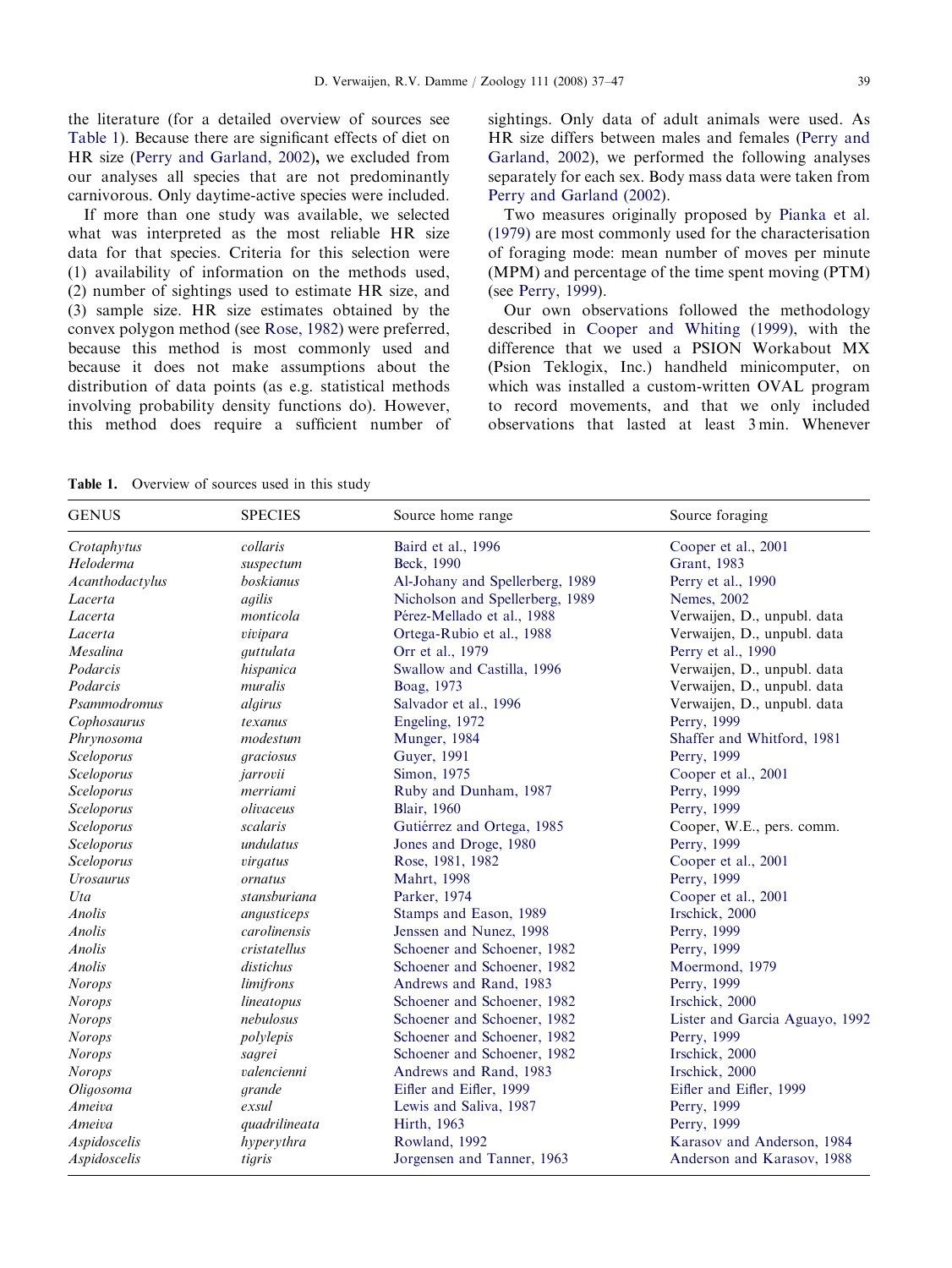multiple resources were available for the same species, the data that were based on longer observations and larger sample sizes were retained.

In order to achieve a more normal distribution in all measures, to correct the heavily right-skewed distribution of both HR size and body mass and to linearize their relationship (see [Williamson and Gaston, 1999\)](#page-10-0), all data were  $log_{10}$ -transformed before being analysed.

## Conventional statistical analyses

We performed traditional Pearson correlation analyses between body mass, HR size and the foraging mode variables. Because HR size is dependent on body mass ([Schoener, 1968;](#page-10-0) [Perry and Garland, 2002\)](#page-9-0), partial correlations were executed between HR size and PTM and HR size and MPM with body mass as controlling variable. All analyses were conducted using SPSS 12.0 for Windows.

## Phylogenetically based statistical analyses

Closely related species that share a common ancestry cannot be regarded as statistically independent. To account for this historical dependence of species, the method of standardized independent contrasts was used ([Felsenstein, 1985\)](#page-8-0), using the PDTREE program/PDAP package ([Garland et al., 1999](#page-8-0); [Garland and Ives, 2000\)](#page-8-0). The phylogenetic tree used in our analyses (see [Fig. 1](#page-4-0)) is based on the most recent available phylogenies. The position of the families follows [Townsend et al. \(2004\)](#page-10-0). The position of iguanian families is based on [Schulte et](#page-10-0) [al. \(2003\)](#page-10-0). Topology of the phrynosomatid lizard genera was taken from the combined data tree of [Reeder and](#page-10-0) [Wiens \(1996\)](#page-10-0). The phylogeny within Sceloporus was based on [Wiens and Reeder \(1997\)](#page-10-0). Phylogeny of the anoles was taken from [Nicholson et al. \(2005\)](#page-9-0). Phylogeny of the Teiidae is based on [Reeder et al.](#page-10-0) [\(2002\)](#page-10-0). The relationships among the Ameiva species follow [Hower and Hedges \(2003\)](#page-9-0). Phylogeny of the Lacertidae follows [Fu \(2000\)](#page-8-0). Some unresolved polytomies remain. This was taken into account by subtracting one degree of freedom for each unresolved node [\(Purvis and Garland, 1993\)](#page-10-0).

Mostly, only rough estimates of divergence times or genetic distances are available. We therefore set all branch lengths to unity. It has been shown that the actual length of the branches does not usually have substantial effects on the results of phylogenetic analyses ([Martins and Garland, 1991](#page-9-0); Díaz-Uriarte and Garland, [1998\)](#page-8-0). Checking branch lengths with the PDTREE program did not show any significant correlation between the absolute values of the standardized contrasts and their standard deviations [\(Garland et al.,](#page-8-0) [1992\)](#page-8-0).

Then, correlations among the independent contrasts of the logarithmically transformed body mass, HR size, PTM and MPM were calculated. The multiple regression model used for this was forced through the origin (see [Garland et al., 1992\)](#page-8-0). To account for the dependence of HR size on body mass, the residuals of the regression of standardized contrasts of HR size on the standardized contrasts of body mass were correlated with the contrasts of PTM and the contrasts of MPM, forcing this regression through the origin.

Finally, in order to summarize the analyses mentioned above, we combined the probabilities for males and females of all previous tests (see [Fisher, 1954](#page-8-0)).

# **Results**

For 36 species in our foraging mode data set, HR data were available in the literature. For 35 of those species, we found HR estimates for both sexes. For one species, Psammodromus algirus, only HR data of males were available.

Not all foraging studies reported both MPM and PTM. Estimates of MPM (in combination with HR data) were available for 34 species, as were values for PTM data (see [Table 2](#page-5-0) for the values used in the analyses).

## Conventional analyses

In both sexes similar patterns were found in the relations between variables: MPM correlates positively with PTM; larger species had larger HR and lizards with high values of PTM had larger HR. No correlation was found between MPM and HR size (see [Table 3](#page-7-0)).

The partial correlation between  $log_{10}(HR)$ , corrected for body mass, and  $log_{10}(PTM)$  was significant in females (df = 27;  $r = 0.43$ ;  $p = 0.02$ ) and nearly significant in males (df = 28;  $r = 0.35$ ;  $p = 0.056$ ). When corrected for body mass,  $log_{10}(HR)$  and  $log_{10}(MPM)$ were not correlated (males:  $df = 28$ ;  $r = 0.003$ ;  $p = 0.99$ ; females:  $df = 27$ ;  $r = 0.13$ ;  $p = 0.50$ ).

#### Phylogenetic analyses

The independent contrasts of mass and HR size correlated positively in both males and females, as did the contrasts of  $log_{10}(PTM)$  and  $log_{10}(MPM)$ . Also, the contrasts of PTM and HR size correlated positively in both sexes (see [Table 4](#page-7-0)).

The residuals of the contrasts of  $log_{10}(HR)$  versus the contrasts of  $log_{10}$ (mass) correlated positively and nearly significantly with the contrasts of  $log_{10}(PTM)$  in males  $(F = 3.73; r = 0.34; df = 1,28; p = 0.063)$  and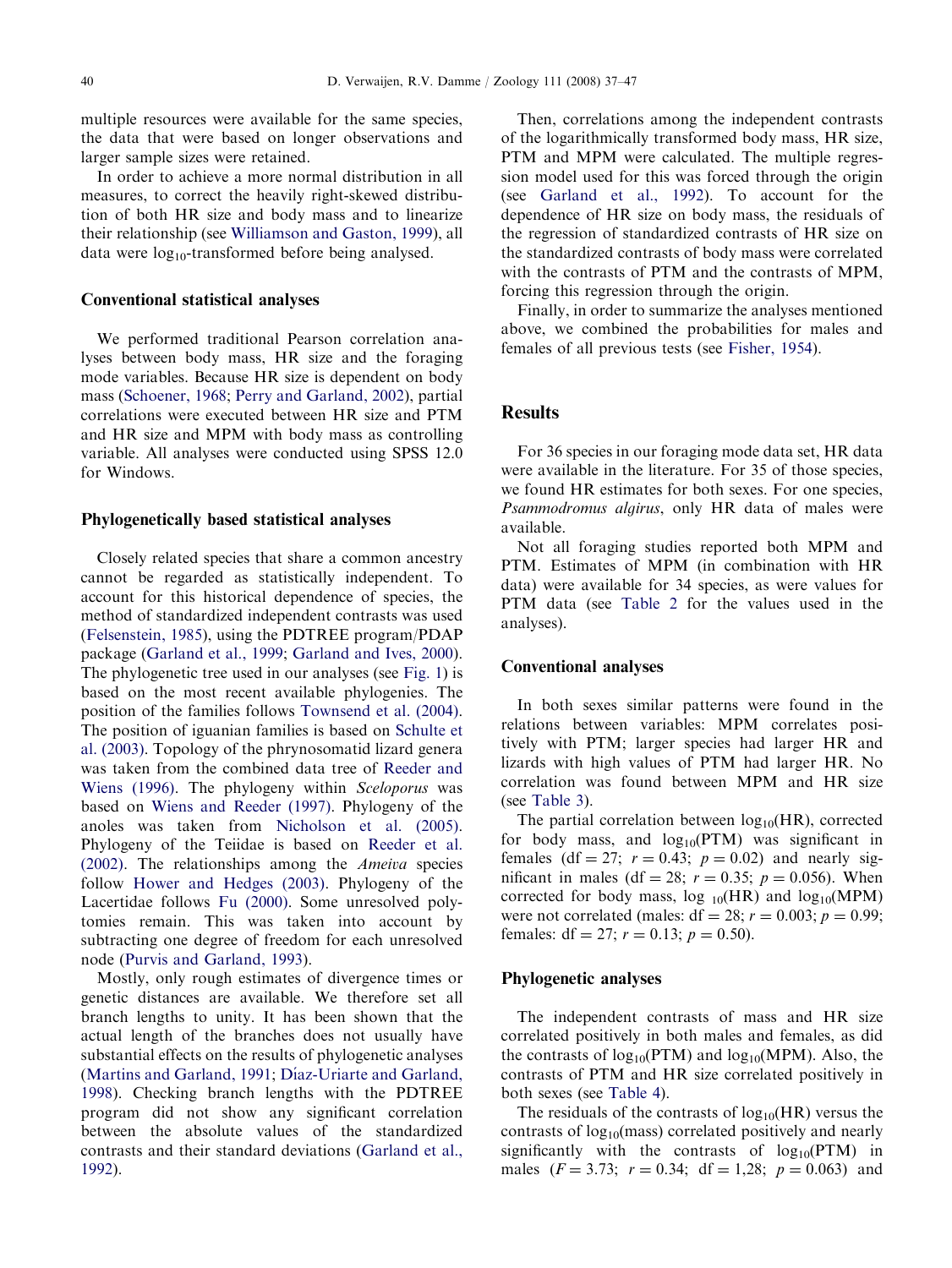<span id="page-4-0"></span>

Fig. 1. Phylogenetic tree used in our analyses. This composite tree is a currently best approximation (see text for references). The depicted branch lengths are arbitrary in the analyses, all branch lengths were set to unity.

marginally in females  $(F = 3.12; r = 0.32; df = 1.27;$  $p = 0.089$ . The contrasts of MPM correlated negatively, but not significantly with the contrasts of HR size (see [Table 4](#page-7-0)). The residuals of the contrasts of  $log_{10}(HR)$ versus the contrasts of  $log_{10}(mass)$  did not correlate with the contrasts of  $log_{10}(MPM)$  in either sex (males:  $F = 1.77$ ;  $r = 0.24$ ; df = 1,28;  $p = 0.19$ ; females:  $F =$ 0.95;  $r = 0.18$ ; df = 1,27;  $p = 0.34$ ).

Combining probabilities yielded similar results. However, the relationship between PTM and HR size, when corrected for body mass, appeared to be significant  $(\chi^2 = 13,59; df = 4; p < 0.01)$ , also when taking phylogenetic relationships into account ( $\chi^2 = 10.37$ ; df = 4;  $p < 0.05$ ).

## **Discussion**

When considering the possible relationship between foraging mode and HR size, our first expectation was that the more active species might need larger HR areas to meet their higher energetic requirements inherent to their higher level of activity than SW species with the same body mass. Other specific characteristics of an AF mode might amplify this trend still further (see the Introduction). However, other foraging mode characteristics as its efficiency and prey encounter rate might dim or even counter this effect. An entirely opposite view on the foraging activity/HR size relationship has also been put forward by considering typical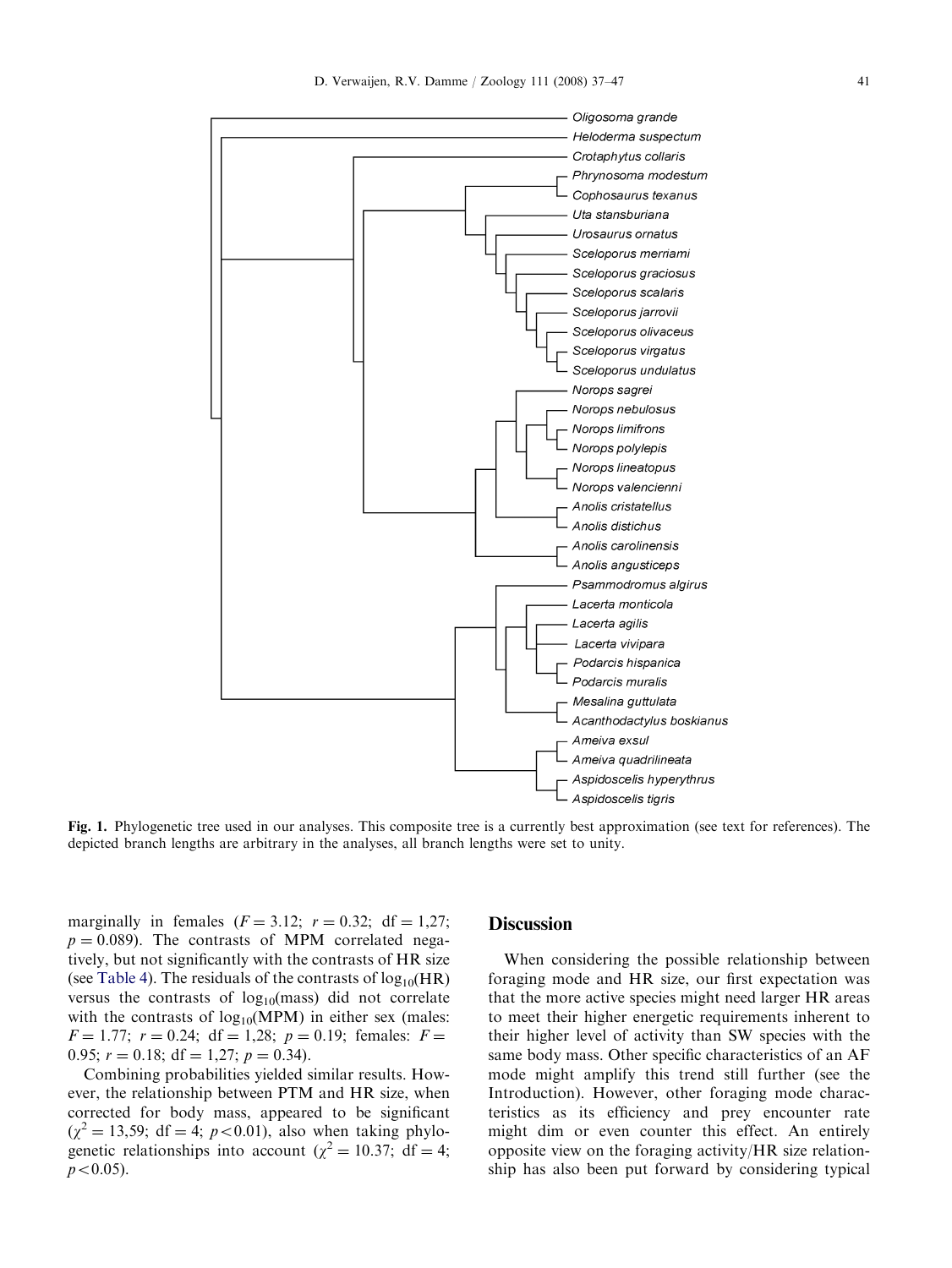<span id="page-5-0"></span>Table 2. Species included in this study. Mass (in g), home range (in  $m^2$ ), home range computation method, number of individuals used in the home range study (#ind), MPM, PTM. Abbrev.: Sex:  $M =$  male;  $F =$  female; home range computation method:  $1 = (maximum) \, \, \text{convex} \, \, \text{polygon}; \, \, 2 = \text{minimum} \, \, \text{polygon}; \, \, 3 = \text{Jennrich} \, \, \text{and} \, \, \text{Turner} \, \, (1969) \, \, \text{correction}; \, \, 4 = \text{radii} \, \, \text{recapture};$  $5 =$  density; 6  $=$  by hand; 7  $=$  ellipse; 8  $=$  [Schoener \(1981\)](#page-10-0) regression; 9  $=$  unknown; FAM  $=$  family: 1  $=$  Crotaphytidae;  $2 =$  Helodermatidae; 3 = Lacertidae; 4 = Phrynosomatidae; 5 = Polychrotidae; 6 = Scincidae; 7 = Teiidae; mass = mean body mass; home range  $=$  mean home range size

| <b>GENUS</b>            | <b>SPECIES</b> | <b>FAM</b>     | Sex                       | Mass | Home range | Method                   | #ind                | <b>MPM</b> | <b>PTM</b> |
|-------------------------|----------------|----------------|---------------------------|------|------------|--------------------------|---------------------|------------|------------|
| Crotaphytus             | collaris       | $\mathbf{1}$   | $\mathbf M$               | 35   | 1311       | $\sqrt{2}$               | 15                  | 0.09       | 0.40       |
| Crotaphytus             | collaris       | $\mathbf{1}$   | ${\bf F}$                 | 35   | 367.9      | $\overline{c}$           | 38                  |            |            |
| Heloderma               | suspectum      | $\overline{2}$ | M                         | 600  | 494000     | 1                        | $\overline{2}$      |            | 21.50      |
| Heloderma               | suspectum      | $\overline{c}$ | ${\bf F}$                 | 600  | 56000      | 1                        | 1                   |            |            |
| Acanthodactylus         | boskianus      | 3              | M                         | 8.3  | 469.5      | 1                        | 9                   | 2.01       | 28.80      |
| Acanthodactylus         | boskianus      | 3              | ${\bf F}$                 | 8.3  | 264.4      | 1                        | 3                   |            |            |
| Lacerta                 | agilis         | 3              | M                         | 31.4 | 648        | 1                        | $\overline{7}$      | 0.21       | 1.59       |
| Lacerta                 | agilis         | 3              | ${\bf F}$                 | 31.4 | 398        | 1                        | 7                   |            |            |
| Lacerta                 | monticola      | 3              | M                         | 8.6  | 62.3       | $\mathbf{1}$             | 12                  | 3.04       | 19.10      |
| Lacerta                 | monticola      | 3              | ${\bf F}$                 | 6.5  | 50.3       | 1                        | 39                  |            |            |
| Lacerta                 | vivipara       | 3              | $\mathbf{M}$              | 3.1  | 584.2      | 3                        | $8\phantom{.0}$     | 4.20       | 33.20      |
| Lacerta                 | vivipara       | 3              | ${\bf F}$                 | 3.7  | 563.9      | 3                        | 18                  |            |            |
| Mesalina                | guttulata      | 3              | M                         | 2.5  | 626.7      | $\overline{4}$           | 15                  | 0.15       | 30.50      |
| Mesalina                | guttulata      | 3              | ${\rm F}$                 | 2.5  | 472.7      | 4                        | 11                  |            |            |
| Podarcis                | hispanica      | 3              | M                         | 5.4  | 132.3      | 1                        | 17                  | 3.12       | 21.39      |
| Podarcis                | hispanica      | 3              | ${\bf F}$                 | 4    | 86.5       | 1                        | $\overline{4}$      |            |            |
| Podarcis                | muralis        | 3              | M                         | 7.6  | 26         | 6                        | $18\,$              | 3.05       | 20.54      |
| Podarcis                | muralis        | 3              | ${\bf F}$                 | 5    | 23         | 6                        | 65                  |            |            |
| Psammodromus            | algirus        | 3              | M                         | 12.9 | 397.4      | 1                        | 11                  | 2.95       | 20.68      |
| Cophosaurus             | texanus        | $\overline{4}$ | M                         | 9.1  | 194.3      | $\overline{c}$           | $\overline{2}$      | 0.46       | 2.30       |
| Cophosaurus             | texanus        | $\overline{4}$ | $\boldsymbol{\mathrm{F}}$ | 7.1  | 263        | $\overline{c}$           | 4                   |            |            |
| Phrynosoma              | modestum       | $\overline{4}$ | M                         | 17   | 4101       | $\tau$                   | 15                  | 0.12       | 15.10      |
| Phrynosoma              | modestum       | 4              | ${\rm F}$                 | 17   | 1355       | 7                        | 11                  |            |            |
| Sceloporus              | graciosus      | $\overline{4}$ | M                         | 6.5  | 425        | $\mathbf{1}$             | 3                   | 1.31       | 5.84       |
| Sceloporus              | graciosus      | $\overline{4}$ | ${\bf F}$                 | 6.5  | 463.3      | $\mathbf{1}$             | 3                   |            |            |
| Sceloporus              | jarrovii       | $\overline{4}$ | $\mathbf{M}$              | 11.5 | 132        | 1                        | 11                  | 0.34       | 0.90       |
| Sceloporus              | jarrovii       | $\overline{4}$ | ${\bf F}$                 | 11.5 | 39         | 1                        | 16                  |            |            |
| Sceloporus              | merriami       | $\overline{4}$ | M                         | 4.3  | 138.2      | $\overline{c}$           | 57                  | 1.07       | 2.51       |
| Sceloporus              | merriami       | 4              | ${\bf F}$                 | 3.7  | 53.7       | $\overline{c}$           | 29                  |            |            |
| Sceloporus              | olivaceus      | 4              | M                         |      | 683.9      | $\mathbf{1}$             | 141                 | 0.62       | 1.98       |
| Sceloporus              | olivaceus      | $\overline{4}$ | ${\bf F}$                 |      | 291.4      | $\mathbf{1}$             | 265                 |            |            |
| Sceloporus              | scalaris       | $\overline{4}$ | M                         | 2.8  | 144.5      | $\mathbf{1}$             | 13                  | 0.24       | 0.42       |
| Sceloporus              | scalaris       | $\overline{4}$ | ${\bf F}$                 | 4.1  | 76.8       | 1                        | 19                  |            |            |
| Sceloporus              | undulatus      | $\overline{4}$ | M                         | 3.8  | 121.1      | 1                        | 15                  | 0.29       | 0.81       |
| Sceloporus              | undulatus      | $\overline{4}$ | ${\bf F}$                 | 3.8  | 101.1      | 1                        | 19                  |            |            |
| Sceloporus              | virgatus       | 4              | M                         | 5.5  | 287        | 1                        | 9                   | 0.38       | 0.8        |
| Sceloporus              | virgatus       | $\overline{4}$ | ${\bf F}$                 | 5.5  | 102.0      | 1                        | 12                  |            |            |
| <b>Urosaurus</b>        | ornatus        | $\overline{4}$ | M                         | 4.1  | 30.99      | 1                        | 11                  | 0.66       | 2.30       |
| <i><b>Urosaurus</b></i> | ornatus        | $\overline{4}$ | ${\rm F}$                 | 3    | 19.2       | 1                        | $23\,$              |            |            |
| Uta                     | stansburiana   | 4              | $\mathbf M$               | 1.5  | 446        | $\mathbf{1}$             | 15                  | 0.18       | $0.60\,$   |
| Uta                     | stansburiana   | $\overline{4}$ | ${\bf F}$                 | 2.3  | 121        | $\,1$                    | 15                  |            |            |
| Anolis                  | angusticeps    | 5              | $\mathbf{M}$              | 2.6  | 11.5       | $\,$ 8 $\,$              | $\boldsymbol{7}$    | 0.72       | 2.12       |
| Anolis                  | angusticeps    | 5              | ${\bf F}$                 | 1.5  | 5          | $\,$ $\,$                | 4                   |            |            |
| Anolis                  | carolinensis   | 5              | $\mathbf{M}$              | 5.5  | 51         | 1                        | $\tau$              | 0.86       | 7.04       |
| Anolis                  | carolinensis   | 5              | ${\bf F}$                 | 2.9  | $8\,$      | 1                        | 23                  |            |            |
| Anolis                  | cristatellus   | 5              | $\mathbf{M}$              | 7.7  | 3.4        | 1                        | 19                  | 0.36       | 0.83       |
|                         |                | 5              | $\boldsymbol{\mathrm{F}}$ | 1.9  | 4.4        | $\mathbf{1}$             |                     |            |            |
| Anolis                  | cristatellus   | 5              | $\mathbf{M}$              | 2.5  | 19         | $\,$ 8 $\,$              | $\overline{4}$<br>9 | 0.24       |            |
| Anolis                  | distichus      | 5              | $\boldsymbol{\mathrm{F}}$ | 1.8  |            |                          |                     |            |            |
| Anolis                  | distichus      | 5              |                           |      | 15.4       | $\,$ $\,$                | 10                  |            |            |
| <b>Norops</b>           | limifrons      |                | M<br>${\bf F}$            | 2.7  | 8.5        | $\overline{\mathcal{A}}$ | 21                  | 0.61       | 1.59       |
| <b>Norops</b>           | limifrons      | 5              |                           | 2.7  | 3.7        | 4                        | $30\,$              |            |            |
| <b>Norops</b>           | lineatopus     | 5              | $\mathbf M$               | 6.7  | 0.6        | 1                        | 8                   | 0.38       | 0.48       |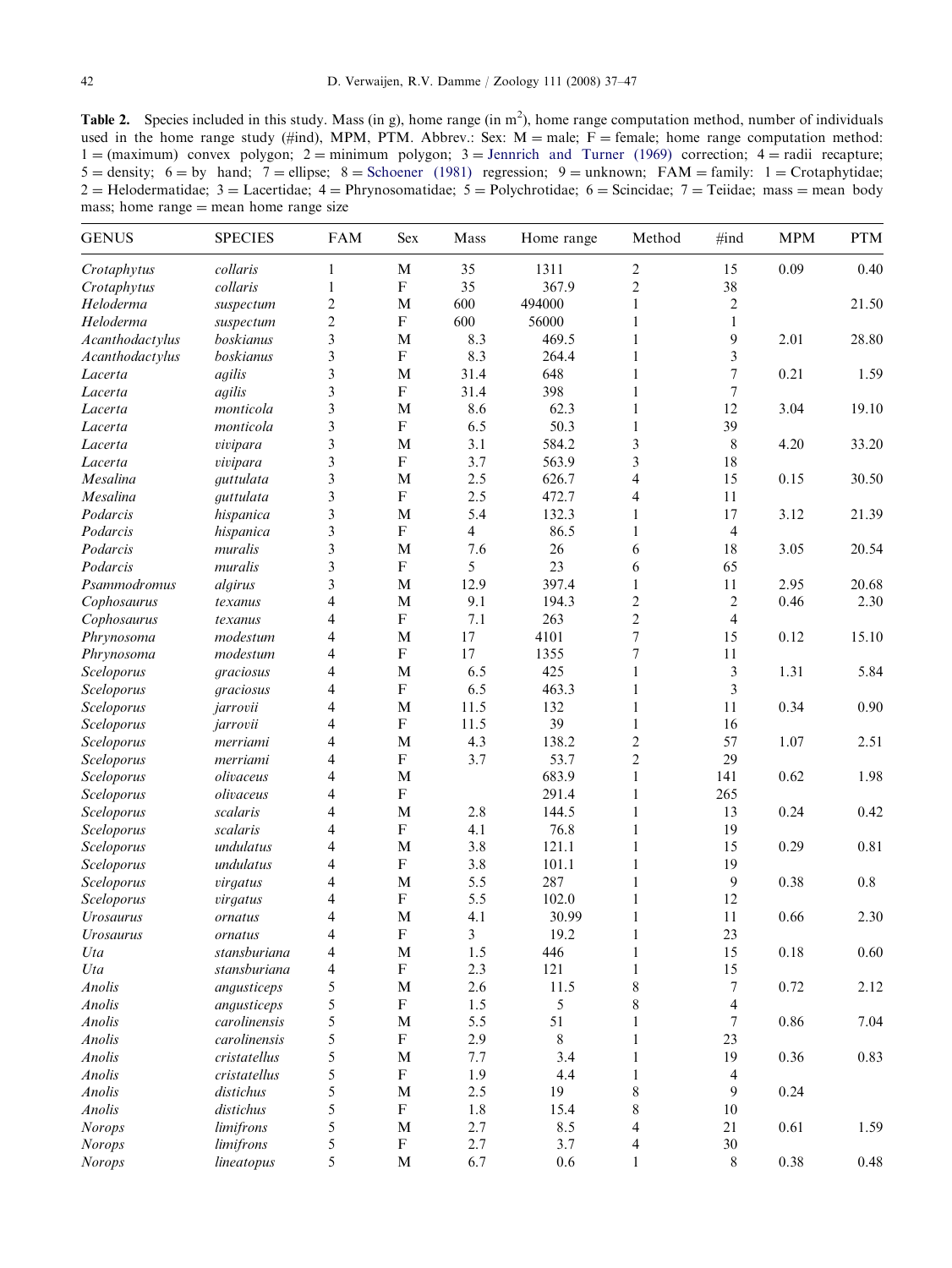Table 2. (continued )

| <b>GENUS</b>  | <b>SPECIES</b> | <b>FAM</b> | <b>Sex</b> | Mass | Home range     | Method | $\#ind$        | <b>MPM</b> | <b>PTM</b> |
|---------------|----------------|------------|------------|------|----------------|--------|----------------|------------|------------|
| <b>Norops</b> | lineatopus     | 5          | F          | 0.7  | 1.4            |        | $\overline{2}$ |            |            |
| <b>Norops</b> | nebulosus      | 5          | M          | 1.7  | 2              |        | 25             | 0.07       |            |
| <b>Norops</b> | nebulosus      |            | F          |      | 0.6            |        | 27             |            |            |
| <b>Norops</b> | polylepis      |            | M          | 3.9  | 34             |        | 6              | 0.36       | 1.20       |
| <b>Norops</b> | polylepis      | 5          | F          | 2.5  | $\overline{7}$ |        | 9              |            |            |
| <b>Norops</b> | sagrei         |            | М          | 3.2  | 10.1           |        | 13             | 0.25       | 0.64       |
| <b>Norops</b> | sagrei         |            | F          | 1.4  | 1.6            |        | 29             |            |            |
| <b>Norops</b> | valencienni    |            | M          | 8.6  | 25             | 9      |                | 0.82       | 7.15       |
| <b>Norops</b> | valencienni    |            | F          | 6.1  | 30.1           | 9      | 6              |            |            |
| Oligosoma     | grande         | 6          | M          |      | 39.1           |        | 10             | 1.5        | 4.60       |
| Oligosoma     | grande         | 6          | F          |      | 31.3           |        | 22             |            |            |
| Ameiva        | exsul          |            | M          |      | 376.8          |        | 15             | 2.18       | 32.10      |
| Ameiva        | exsul          |            | F          |      | 173.7          |        | 13             |            |            |
| Ameiva        | quadrilineata  |            | M          | 14.7 | 445.2          |        | 8              | 1.56       | 31.90      |
| Ameiva        | quadrilineata  |            | F          | 14.1 | 187.7          |        | 13             |            |            |
| Aspidoscelis  | hyperythra     |            | M          | 5.5  | 421.2          |        | 8              |            | 67.97      |
| Aspidoscelis  | hyperythra     |            | F          | 5    | 306            |        |                |            |            |
| Aspidoscelis  | tigris         |            | М          | 20   | 720            |        | 15             | 0.14       | 87.00      |
| Aspidoscelis  | tigris         |            | F          | 16.5 | 400            |        | 8              |            |            |

reproductive strategies. [Perry and Garland \(2002\)](#page-9-0) found larger HRs in territorial families that are also generally SW and they made reference to [Stamps \(1977 and](#page-10-0) [1983b\)](#page-10-0) to ground this. [Stamps \(1977\)](#page-10-0) found that territoriality mostly occurs among SW foragers, while AF species are generally non-territorial or defend only specific sites within their HRs. During the reproductive season, male AF lizards rather try to pursue and guard females instead of keeping watch over a territory. The result is that male and female HR sizes are more or less the same, or can be understood as primarily reflecting metabolic needs. SW males, on the other hand, try to occupy a territory that encloses more female HRs, thus possessing larger HRs than can be expected on the base of energetic needs alone. In this way, one could indeed expect male SW lizards to have larger HRs than male AF lizards, but for females there is no reason why this should also be the case.

On the other hand, AF males might still move widely to court more females, if they have the opportunity to do so (for example when reproductive synchronicity is low among females). Female AF lizards might be spaced out more widely than comparable-sized SW females, in accordance with our first expectation. This would induce the AF male willing to court more females to wander around more widely than a comparable-sized SW male trying to monopolise a certain number of relatively compact female territories. Further, such an SW male could not afford a territory that is too large, without increasing substantially its patrolling activity, and thereby adopting a lifestyle that is more AF-like, as has actually been reported [\(Pietruszka, 1986\)](#page-10-0). It would

be most welcome if these differences in mating systems were linked quantitatively with foraging activity (PTM and MPM). Anyway, when taking into account more detailed phylogenetic information [Perry and Garland](#page-9-0) [\(2002\)](#page-9-0) found no difference in HR size going with a broad foraging mode classification and they concluded that energetics (through body mass), rather than foraging mode, might be determinative for HR size.

However, our analysis shows that foraging activity might exert a considerable influence on HR area. When corrected for body mass, PTM shows a positive relationship with HR size. An AF lizard thus occupies a larger HR size than an SW lizard of the same size. On the other hand, MPM does not at all show such a relation with HR size. Although SW lizards in general tend to have lower MPM values than AF species, PTM may be the better comparative measure to describe foraging activity ([Cooper et al., 2001\)](#page-8-0), and because it partly reflects energy investment in foraging, it is probably the more relevant in a comparison with HR size, which largely reflects energetic requirements as well. MPM, on the other hand, does not say anything about the nature of the movements it describes: movements may be scarce, but take a lot of time (going with a high PTM), or may be numerous but short, with the total time in movement limited. So, some AF species may display low MPM, while some SW lizards may exhibit relatively high MPM. In the first case, high energy consumption and covering of a substantial distance while on the move may be expected to go with large HR, while this does not necessarily apply to the second case. Clearly, in order to account for energetic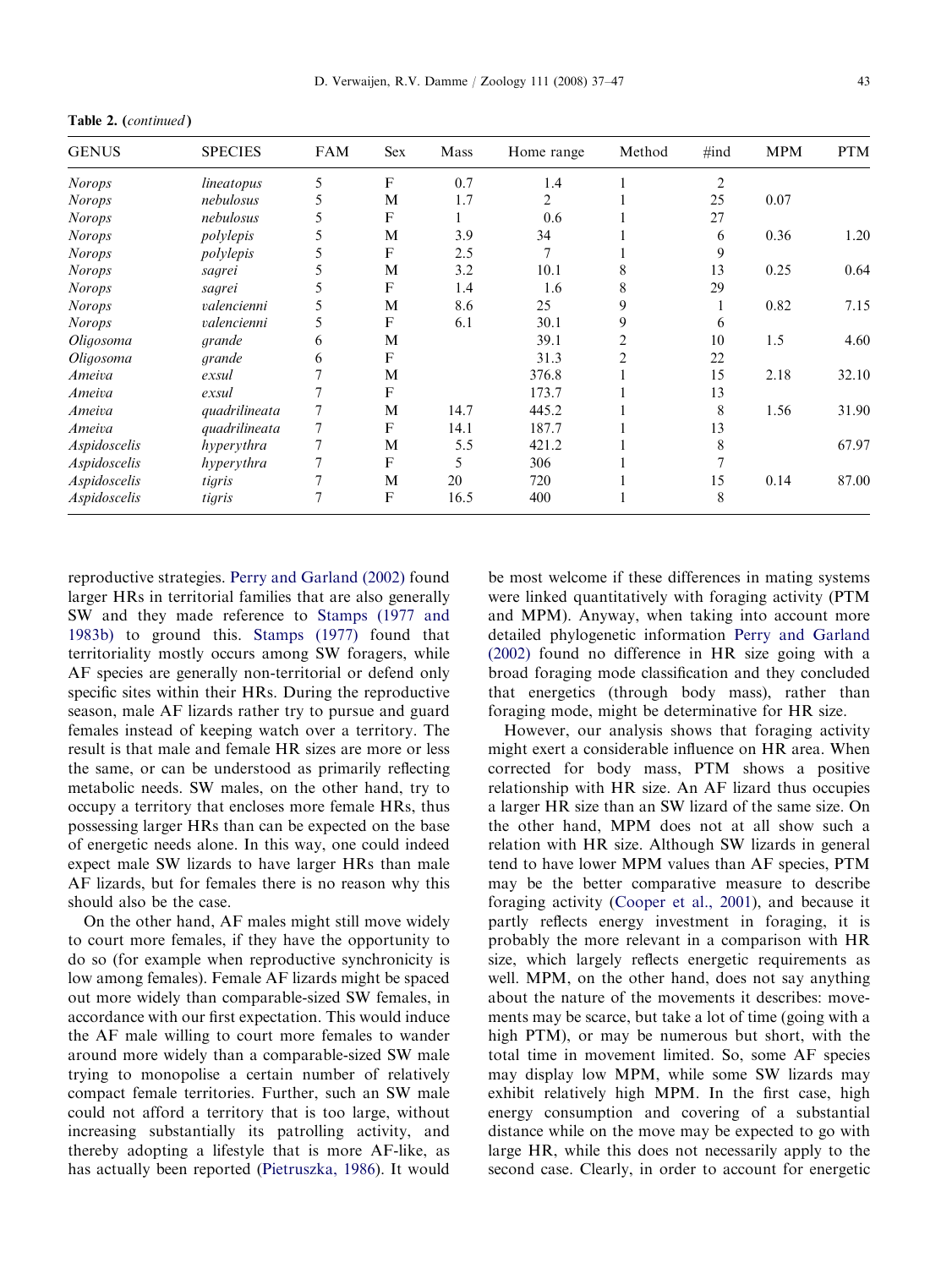|         | Variable 1      | Variable 2               | R    | N  | P       |
|---------|-----------------|--------------------------|------|----|---------|
| Males   | $log_{10}$ mass | Log <sub>10</sub> HRsize | 0.68 | 33 | < 0.001 |
|         | $log_{10}PTM$   | $Log_{10}HRsize$         | 0.42 | 34 | 0.01    |
|         | $log_{10}MPM$   | $Log_{10}HRsize$         | 0.03 | 34 | 0.87    |
|         | $log_{10}PTM$   | Log <sub>10</sub> MPM    | 0.53 | 32 | 0.002   |
| Females | $log_{10}$ mass | $Log_{10}HRsize$         | 0.83 | 32 | < 0.001 |
|         | $log_{10}PTM$   | $Log_{10}HRsize$         | 0.48 | 33 | 0.005   |
|         | $log_{10}MPM$   | $Log_{10}HRsize$         | 0.09 | 33 | 0.63    |
|         | $log_{10}PTM$   | Log <sub>10</sub> MPM    | 0.51 | 31 | 0.004   |

<span id="page-7-0"></span>Table 3. Conventional Pearson correlations between mass, HR size and foraging variables

consumption by movement, not only the time moving, but also the velocity of the movements would have to be known [\(Bennett and Gleeson, 1979\)](#page-8-0), and this is sometimes reported to characterise foraging behaviour (e.g. [Huey and Pianka, 1981;](#page-9-0) [Cooper et al., 2005](#page-8-0)), but in general, such data are rare.

We found a positive correlation between PTM and HR size, corrected for body mass, in both sexes, although this relationship was not always statistically significant. This may be due to several reasons. Firstly, the data set we put together might just be too small to demonstrate this relationship between the variables. A quite impressive amount of data on both lizard foraging and lizard HR areas is by now available in the literature, but the overlap in species remains rather limited. Inclusion of more data might overcome this problem.

In the second place, noise in the type of data that constitute our data set may be considerable. In general, the attribution of one PTM and MPM value per species is an oversimplification of real behaviour. Foraging behaviour of a species or even an individual is not at all fixed and is related to spatiotemporal variation in resource availability (see [Huey and Pianka, 1981](#page-9-0); [Pietruszka, 1986;](#page-10-0) [Avery, 1993;](#page-8-0) [Greeff and Whiting,](#page-8-0) [2000;](#page-8-0) [Butler, 2005\)](#page-8-0). Similar concerns apply to HR size estimates. HR size can be affected by a lot of ecological factors and space usage patterns can vary considerably within species and even populations (see reviews in

Table 4. Correlations between independent contrasts of mass, HR size and foraging variables

|         | Contrast 1      | Contrast 2       | r       | N  | P       |
|---------|-----------------|------------------|---------|----|---------|
| Males   | $log_{10}$ mass | $log_{10}HRsize$ | 0.66    | 31 | < 0.001 |
|         | $log_{10}$ PTM  | $log_{10}HRsize$ | 0.37    | 32 | 0.03    |
|         | $log_{10}MPM$   | $log_{10}HRsize$ | $-0.24$ | 32 | 0.22    |
|         | $log_{10}$ PTM  | $log_{10}MPM$    | 0.38    | 30 | 0.02    |
| Females | $log_{10}$ mass | $log_{10}HRsize$ | 0.8     | 30 | < 0.001 |
|         | $log_{10}$ PTM  | $log_{10}HRsize$ | 0.41    | 31 | 0.02    |
|         | $log_{10}MPM$   | $log_{10}HRsize$ | $-0.18$ | 31 | 0.37    |
|         | $log_{10}PTM$   | $log_{10}MPM$    | 0.37    | 29 | 0.02    |

[Stamps, 1977, 1983b](#page-10-0); [Christian and Waldschmidt, 1984](#page-8-0); [Martins, 1994](#page-9-0)). Only the very broadest patterns may be detectable when using data collected on the base of such diverse methods, sample sizes, time intervals and in different environmental conditions as used in this study. Further, we largely left out of consideration other biological and ecological factors (morphotype, prey preferences, predatory pressure, microhabitat selection) that also may exert an influence on both foraging behaviour and HR characteristics of such different species as those constituting our data set. Clearly, the ideal comparative study would compare foraging mode and HR size of a range of closely related species controlling for environmental conditions and other factors that may act on both variables.

A third caveat might be that when looking for correlations of HR size with PTM and MPM in both sexes separately, we mostly used PTM and MPM values reported for the species, not taking into account the possible intersexual differences in foraging behaviour. Such differences have been reported (e.g. [Anderson and](#page-8-0) [Karasov, 1981](#page-8-0); [Karasov and Anderson, 1984;](#page-9-0) [Durtsche,](#page-8-0) [1992;](#page-8-0) [Perry, 1996](#page-9-0); [Eifler and Eifler, 1999\)](#page-8-0), but only rarely, and most studies typify a species by one general MPM and PTM. For the species used in this study, such foraging data for both sexes are only available for very few species indeed ([Karasov and Anderson, 1984;](#page-9-0) [Perry,](#page-9-0) [1996;](#page-9-0) [Eifler and Eifler, 1999](#page-8-0); own observations). On the other hand, intersexual differences in mean foraging variables are mostly limited, at least outside the reproductive season ([Karasov and Anderson, 1984](#page-9-0); [Perry, 1996;](#page-9-0) [Eifler and Eifler, 1999\)](#page-8-0).

Nevertheless, despite the possible pitfalls in such data, we believe the above tendencies indicate a real relationship in both male and female lizards, only to be substantiated when more available data will be included. In any case, combination of the results for both sexes yielded significant results, and we conclude that in lizards, HR size correlates positively with foraging activity level (PTM). This may as well apply to other animal groups.

# Acknowledgements

We express our gratitude to W.E. Cooper who generously provided us with foraging data of one species that were not yet available in the literature at the moment of carrying out this study.

# References

Addo-Bediako, A., Chown, S.L., Gaston, K.J., 2002. Metabolic cold adaptation in insects: a large-scale perspective. Funct. Ecol. 16, 332–338.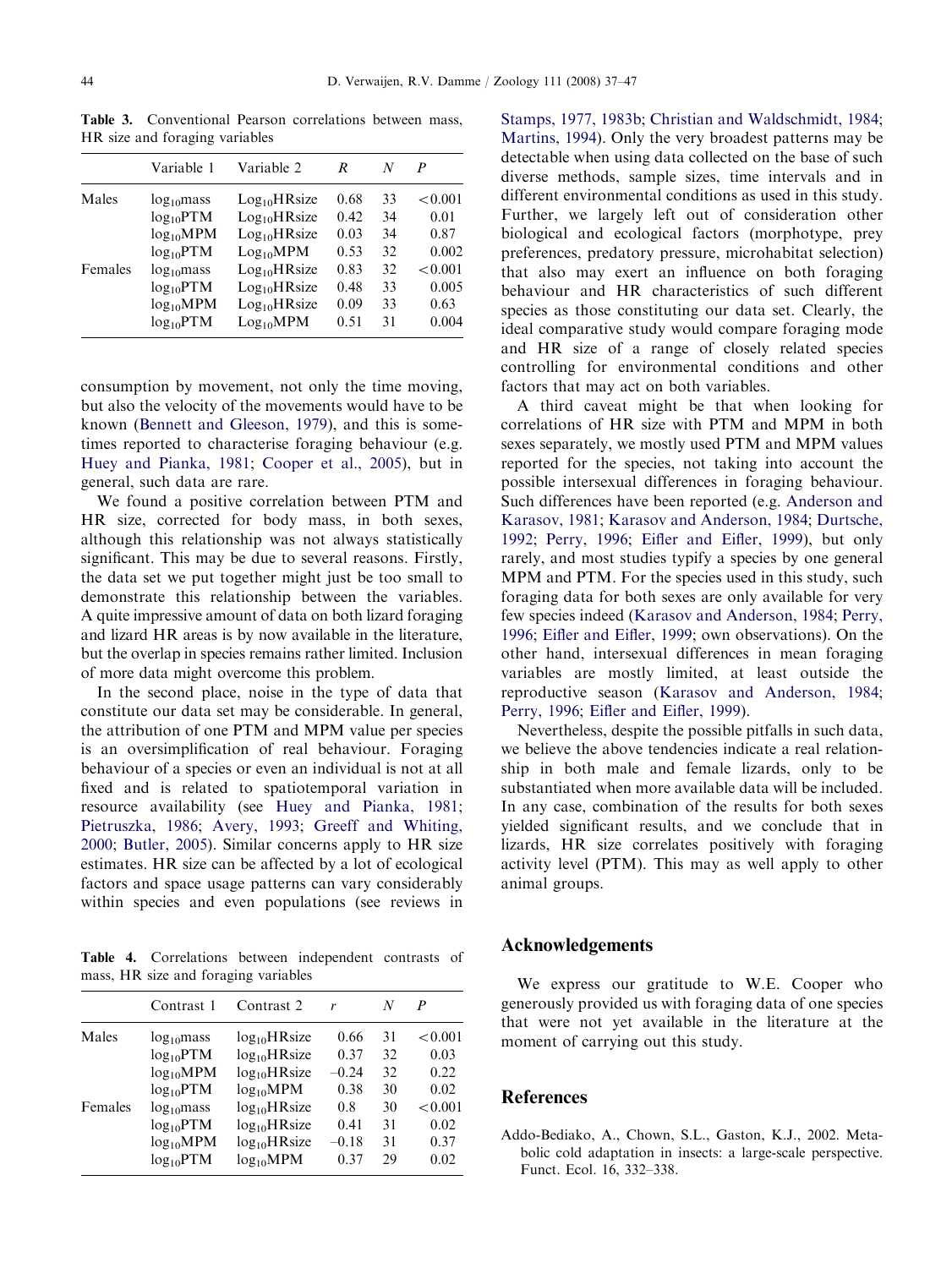- <span id="page-8-0"></span>Al-Johany, A.M.H., Spellerberg, I.F., 1989. Home range and vagility of the lizards Acanthodactylus schmidti and Acanthodactylus boskianus in Saudi Arabia. J. Arid Environ. 16, 79–86.
- Anderson, R.A., 1993. An analysis of foraging in the lizard Cnemidophorus tigris. In: Wright, J.W., Vitt, L.J. (Eds.), Biology of Whiptail Lizards (Genus Cnemidophorus). Oklahoma Museum of Natural History, Norman, pp. 83–116.
- Anderson, R.A., Karasov, W.H., 1981. Contrasts in energy intake and expenditure in sit-and-wait and widely foraging lizards. Oecologia 49, 67–72.
- Anderson, R.A., Karasov, W.H., 1988. Energetics of the lizard Cnemidophorus tigris and life history consequences of foodacquisition mode. Ecol. Monogr. 58, 79–110.
- Andrews, R.M., Rand, A.S., 1983. Limited dispersal of juvenile Anolis limifrons. Copeia 1983, 429–434.
- Avery, R.A., 1993. Diel variation in area movement of the lizard Podarcis sicula. Ethol. Ecol. Evol. 5, 511–518.
- Baird, T.A., Acree, M.A., Sloan, C.L., 1996. Age and genderrelated differences in the social behavior and mating success of free-living collared lizards, Crotaphytus collaris. Copeia 1996, 336–347.
- Beck, D.D., 1990. Ecology and behavior of the Gila monster in southwestern Utah. J. Herpetol. 24, 54–68.
- Bennett, A.F., Gleeson, T.T., 1979. Metabolic expenditure and the cost of foraging in the lizard Cnemidophorus murinus. Copeia 1979, 573–577.
- Bergallo, G.H., Rocha, D.C.F., 1993. Activity patterns and body temperatures of two sympatric lizards (Tropidurus torquatus and Cnemidophorus ocellifer) with different foraging tactics in southeastern Brazil. Amphibia-Reptilia 14, 312–315.
- Blair, W.F., 1960. The Rusty Lizard: A Population Study. University of Texas Press, Austin.
- Boag, D.A., 1973. Spatial relationships among members of a population of wall lizards. Oecologia 12, 1–13.
- Bowker, R.G., Damschroder, S., Sweet, A.M., Anderson, D.K., 1986. Thermoregulatory behavior of the North American lizards Cnemidophorus velox and Sceloporus undulatus. Amphibia-Reptilia 7, 335–346.
- Butler, M.A., 2005. Foraging mode of the chameleon, Bradypodion pumilum: a challenge to the sit-and-wait versus active forager paradigm? Biol J. Linn. Soc. 84, 797–808.
- Christian, K.A., Waldschmidt, S., 1984. The relationship between lizard home range and body size: a reanalysis of the data. Herpetologica 40, 68–75.
- Christian, K.A., Tracy, C.R., Porter, W.P., 1984. Physiological and ecological consequences of sleeping site selection by the Galapagos land iguana Conolophus pallidus. Ecology 65, 752–758.
- Clarke, A., Fraser, K.P.P., 2004. Why does metabolism scale with temperature? Funct Ecol 18, 243–251.
- Cooper, W.E., 1994. Prey chemical discrimination, foraging mode, and phylogeny. In: Vitt, L.J., Pianka, E.R. (Eds.), Lizard Ecology: Historical and Experimental Perspectives. Princeton University Press, Princeton, New Jersey, pp. 95–116.
- Cooper, W.E., Whiting, M.J., 1999. Foraging modes in lacertid lizards from southern Africa. Amphibia-Reptilia 20, 299–311.
- Cooper, W.E., Vitt, L.J., Caldwell, J.P., Fox, S.F., 2001. Foraging modes of some American lizards: relationships among measurement variables and discreteness of modes. Herpetologica 57, 65–76.
- Cooper, W.E., Vitt, L.J., Caldwell, J.P., Fox, S.F., 2005. Relationships among foraging variables, phylogeny, and foraging modes, with new data for nine north American lizard species. Herpetologica 61, 250–259.
- Díaz-Uriarte, R., Garland, T., 1998. Effects of branch length errors on the performance of phylogenetically independent contrasts. Syst. Biol. 47, 654–672.
- Durtsche, R.D., 1992. Feeding time strategies of the fringetoed lizard, Uma inornata, during breeding and nonbreeding seasons. Oecologia 89, 85–89.
- Eckhardt, R.C., 1979. The adaptive syndromes of two guilds of insectivorous birds in the Colorado Rocky Mountains. Ecol. Monogr. 49, 129–149.
- Eifler, D.A., Eifler, M.A., 1999. The influence of prey distribution on the foraging strategy of the lizard Oligosoma grande (Reptilia: Scincidae). Behav. Ecol. Sociobiol. 45, 397–402.
- Enders, F., 1975. The influence of hunting manner on prey size, particularly in spiders with long attack distances (Araneidae, Linyphiidae, and Salticidae). Am. Nat. 109, 737–763.
- Engeling, G.A., 1972. Ecology of the iguanid lizard Cophosaurus texanus (Troschel) in Comal County, Texas. Ph.D. Thesis, Southwest Texas State University, Texas.
- Felsenstein, J., 1985. Phylogenies and the comparative method. Am. Nat. 125, 1–15.
- Fisher, R.A., 1954. Statistical Methods for Research Workers, Section 21.1. 12th Ed., Oliver & Boyd, Edinburgh.
- Fu, J., 2000. Toward the phylogeny of the family Lacertidae. Why 4708 base pairs of mtDNA sequences cannot draw the picture. Biol. J. Linn. Soc. 71, 203–217.
- Garland, T., Ives, A.R., 2000. Using the past to predict the present: confidence intervals for regression equations in phylogenetic comparative methods. Am. Nat. 155, 346–364.
- Garland, T., Harvey, P.H., Ives, A.R., 1992. Procedures for the analysis of comparative data using phylogenetically independent contrasts. Syst. Biol. 41, 18–32.
- Garland, T., Midford, P.E., Ives, A.R., 1999. An introduction to phylogenetically based statistical methods, with a new method for confidence intervals on ancestral values. Am. Zool. 39, 374–388.
- Gillooly, J.F., Brown, J.H., West, G.B., Savage, V.M., Charnov, E.L., 2001. Effects of size and temperature on metabolic rate. Science 293, 2248–2251.
- Grant, K.B., 1983. Movement patterns and foraging ecology of Gila monsters (Heloderma suspectum Cope) in northwestern Arizona. Herpetologica 39, 247–253.
- Greeff, J.M., Whiting, M.J., 2000. Foraging-mode plasticity in the lizard Platysaurus broadleyi. Herpetologica 56, 402–407.
- Gutiérrez, A., Ortega, A., 1985. Comparación de métodos para calcular el area de actividad de Sceloporus scalaris. Acta Zool. Mex. 12, 1–12.
- Guyer, C., 1991. Orientation and homing behavior as a measure of affinity for the home range in two species of iguanid lizards. Amphibia-Reptilia 12, 373–384.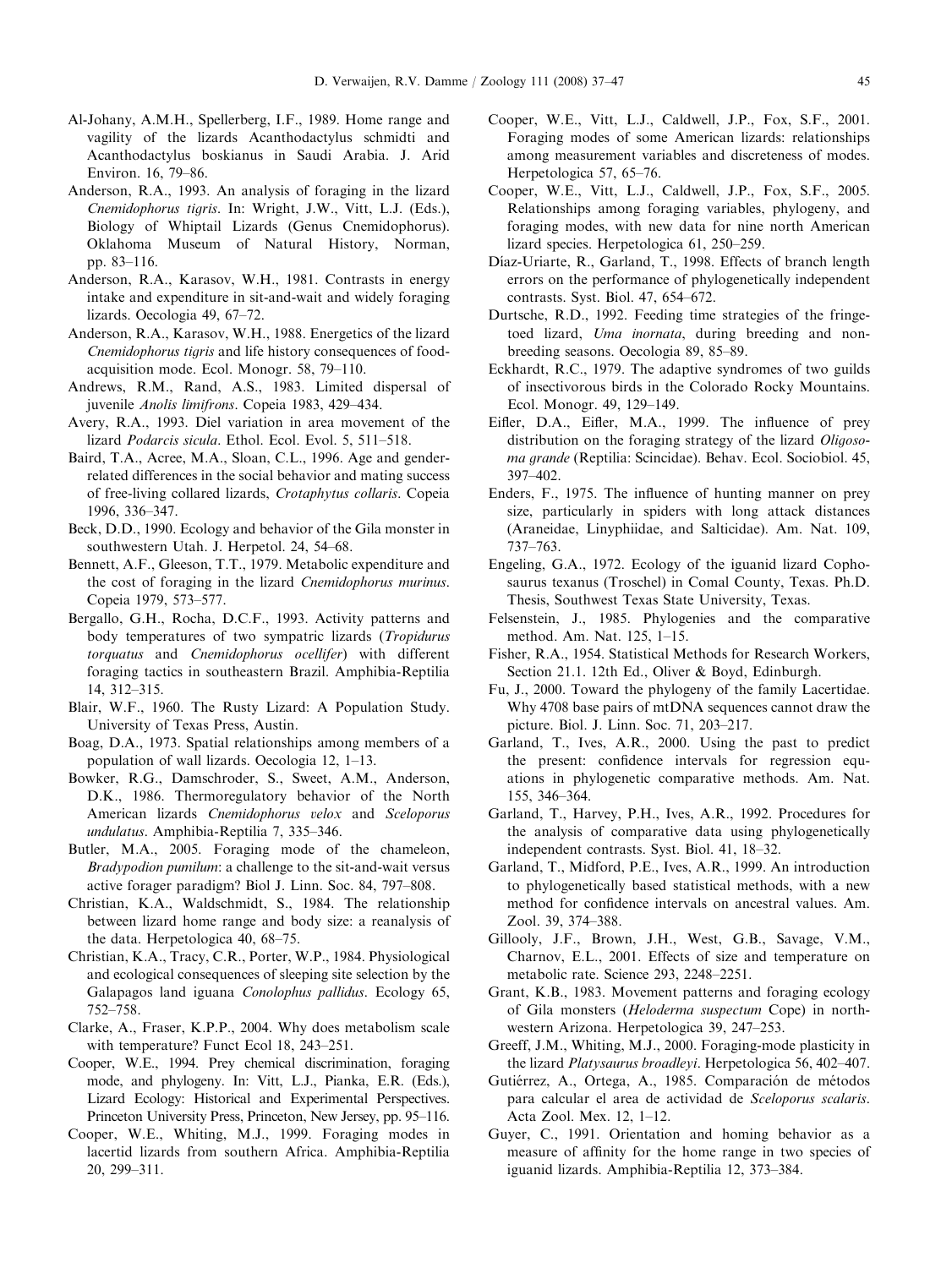- <span id="page-9-0"></span>Harestad, A.S., Bunnell, F.L., 1979. Home range and body weight—a reevaluation. Ecology 60, 389–402.
- Hirth, H.F., 1963. The ecology of two lizards on a tropical beach. Ecol. Monogr. 33, 83–112.
- Hower, L.M., Hedges, S.B., 2003. Molecular phylogeny and biogeography of West Indian teiid lizards of the genus Ameiva. Caribb. J. Sci. 39, 298–306.
- Huey, R.B., Pianka, E.R., 1981. Ecological consequences of foraging mode. Ecology 62, 991–999.
- Huey, R.B., Pianka, E.R., Schoener, T.W., 1983. Lizard Ecology: Studies of a Model Organism. Harvard University Press, Massachusetts.
- Huey, R.B., Bennett, A.F., John-Alder, H., Nagy, K.A., 1984. Locomotor capacity and foraging behaviour of Kalahari lacertid lizards. Anim. Behav. 32, 41–50.
- Irschick, D., 2000. Comparative and behavioural analyses of preferred speed: Anolis lizards as a model system. Physiol. Biochem. Zool. 74, 428–437.
- Janetos, A.C., 1982. Active foragers vs. sit-and-wait predators: a simple model. J. Theor. Biol. 95, 381–385.
- Jennrich, R.I., Turner, F.B., 1969. Measurement of noncircular home ranges. J. Theor. Biol. 22, 227–237.
- Jenssen, T.A., Nunez, S.C., 1998. Spatial and breeding relationships of the lizard, Anolis carolinensis: evidence of intrasexual selection. Behaviour 135, 981–1003.
- Jones, S.M., Droge, D.L., 1980. Home range size and spatial distributions of two sympatric lizard species (Sceloporus undulatus, Holbrookia maculata) in the sand hills of Nebraska. Herpetologica 36, 127–132.
- Jorgensen, C.D., Tanner, W.W., 1963. The application of the density probability function to determine the home ranges of Uta stansburiana stansburiana and Cnemidophorus tigris tigris. Herpetologica 19, 105–115.
- Karasov, W.H., Anderson, R.A., 1984. Interhabitat differences in energy acquisition and expenditure in a lizard. Ecology 65, 235–247.
- Lewis, A.R., 1989. Diet selection and depression of prey abundance by an intensively foraging lizard. J. Herpetol. 23, 164–170.
- Lewis, A.R., Saliva, J.E., 1987. Effects of sex and size on home range, dominance, and activity budgets in *Ameiva exsul* (Lacertilia: Teiidae). Herpetologica 43, 374–383.
- Lister, B.C., Garcia Aguayo, A., 1992. Seasonality, predation, and the behaviour of a tropical mainland anole. J. Anim. Ecol. 61, 717–733.
- Mace, G.M., Harvey, P.H., 1983. Energetic constraints on home-range size. Am. Nat. 121, 120–132.
- Mace, G.M., Harvey, P.H., Clutton-Brock, T.H., 1983. Vertebrate home-range size and energetic requirements. In: Swingland, I.R., Greenwood, P.J. (Eds.), The Ecology of Animal Movement. Clarendon Press, Oxford, pp. 32–53.
- Magnusson, W.E., Junqueira de Paiva, L., Moreira da Rocha, R., Franke, C.R., Kasper, L.A., Lima, A.P., 1985. The correlates of foraging mode in a community of Brazilian lizards. Herpetologica 41, 324–332.
- Mahrt, L.A., 1998. Territorial establishment and maintenance by female tree lizards, Urosaurus ornatus. J. Herpetol. 32, 176–182.
- Martins, E.P., 1994. Phylogenetic perspectives on the evolution of lizard territoriality. In: Vitt, L.J., Pianka, E.R.

(Eds.), Lizard Ecology: Historical and Experimental Perspectives. Princeton University Press, Princeton, New Jersey, pp. 117–144.

- Martins, E.P., Garland, T., 1991. Phylogenetic analyses of the correlated evolution of continuous characters: a simulation study. Evolution 45, 534–557.
- McNab, B.K., 1963. Bioenergetics and the determination of home range size. Am. Nat. 97, 133–141.
- Moermond, T.C., 1979. The influence of habitat structure on Anolis foraging behavior. Behaviour 70, 147–167.
- Munger, J.C., 1984. Home ranges of horned lizards (Phrynosoma): circumscribed and exclusive? Oecologia 62, 351–360.
- Mysterud, A., Pérez-Barbería, F.J., Gordon, I.J., 2001. The effects of season, sex and feeding style on home range versus body mass scaling in temperate ruminants. Oecologia 127, 30–39.
- Nagy, K.A., 2001. Food requirements of wild animals: predictive equations for free-living mammals, reptiles, and birds. Nutr. Abstr. Rev. 71, 1R–12R.
- Nagy, K.A., Huey, R.B., Bennett, A.F., 1984. Field energetics and foraging mode of Kalahari lacertid lizards. Ecology 65, 588–596.
- Nemes, S., 2002. Foraging mode of the sand lizard, Lacerta agilis, at the beginning of its yearly activity period. Russ. J. Herpetol. 9, 57–62.
- Nicholson, A.M., Spellerberg, I.F., 1989. Activity and home range of the lizard Lacerta agilis L. Herpetol. J. 1, 362–365.
- Nicholson, K.E., Glor, R.E., Kolbe, J.J., Larson, A., Hedges, S.B., Losos, J.B., 2005. Mainland colonization by island lizards. J. Biogeogr. 32, 929–938.
- Orr, Y., Shachak, M., Steinberger, Y., 1979. Ecology of the small spotted lizard (*Eremias guttulata guttulata*) in the Negev desert (Israel). J. Arid Environ. 2, 151–161.
- Ortega-Rubio, A., Pilorge, T., Khodadoost, M., Arriagal, L., 1988. Interpopulation home range comparison of a temperate lizard. Herpetologica 20, 71–80.
- Owen-Smith, N., 1977. On territoriality in ungulates and an evolutionary model. Quart. Rev. Biol. 52, 1–38.
- Parker, W.S., 1974. Home range, growth, and population density of Uta stansburiana in Arizona. J. Herpetol. 8, 135–139.
- Pérez-Mellado, V., Gil, M.J., Guerrero, F., Pollo, C., Rodríguez-Merino, E., Marco, A., Lizana, M., 1988. Uso del espacio y del tiempo en Lacerta monticola de la Sierra de Gredos. Graellsia 44, 65–80.
- Perry, G., 1996. The evolution of sexual dimorphism in the lizard Anolis polylepis (Iguania): evidence from intraspecific variation in foraging behavior and diet. Can. J. Zool. 74, 1238–1245.
- Perry, G., 1999. The evolution of search modes: ecological versus phylogenetic perspectives. Am. Nat. 153, 98–109.
- Perry, G., Garland, T., 2002. Lizard home ranges revisited: effects of sex, body size, diet, habitat, and phylogeny. Ecology 83, 1870–1885.
- Perry, G., Lampl, I., Lerner, A., Rothenstein, D., Shani, E., Sivan, N., Werner, Y.L., 1990. Foraging mode in lacertid lizards: variations and correlates. Amphibia-Reptilia 11, 373–384.
- Pianka, E.R., 1966. Convexity, desert lizards, and spatial heterogeneity. Ecology 47, 1055–1059.